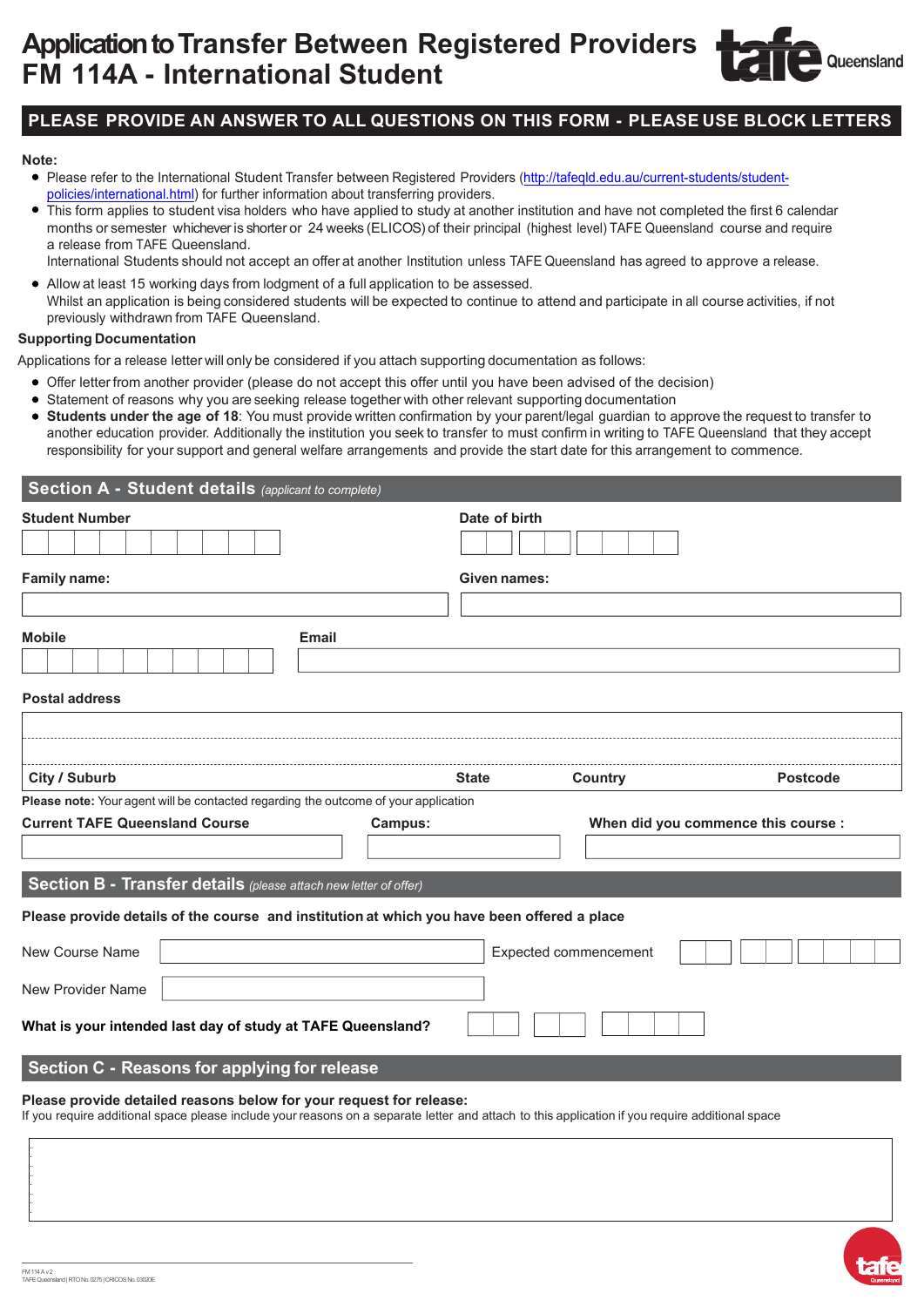**Ensure you have attached**:

Letter of Offer from your new provider

Any relevant supporting documentation

Approval Letter from parent or Legal Guardian (If under age 18)

TAFE Queensland is collecting the information on this form in accordance with the Information Privacy Act 2009 and Education Services for Overseas Students Act 2000 to assist you in transferring between registered providers. Your personal information will not be disclosed to any third party without your consent, unless authorised or required by law.

- $\bullet$  I declare that the information provided by me is true and complete.
- I acknowledge that the provision of incorrect information or the withholding of relevant information may delay the processing of my application.

| <b>Signature of Student</b>                                                                                                                                                                                          | <b>Date</b>        |  |
|----------------------------------------------------------------------------------------------------------------------------------------------------------------------------------------------------------------------|--------------------|--|
|                                                                                                                                                                                                                      |                    |  |
| Section E - Office use only (International Administration Officer to complete)                                                                                                                                       |                    |  |
| 1. Offer letter included?<br><b>No</b><br>Yes<br>If no, do not proceed with application                                                                                                                              |                    |  |
| 2. Is the offer valid? (Offer expired, CRICOS registered)<br>No<br>Yes                                                                                                                                               |                    |  |
| 3. Has or will the student have completed 6 months of their principal course at the time of transfer?<br>If yes, no release is required, log a termination task (TER) and advise the student no release is required. | Yes<br>l No        |  |
| 4. Date Application received                                                                                                                                                                                         |                    |  |
| 5. Under 18? Approval letter from Parent or legal Guardian<br>Yes<br><b>NA</b>                                                                                                                                       |                    |  |
| Visa Subclass<br>6. VEVO Check<br>Sector<br>Visa Type                                                                                                                                                                | <b>Expiry Date</b> |  |
| if yes, amount owing<br>7. Any fees outstanding past the due date?<br>No<br>Yes                                                                                                                                      |                    |  |

| <b>Course/s of study (Finished, Current and Future)</b> | <b>Start Date</b> | <b>End Date</b> |
|---------------------------------------------------------|-------------------|-----------------|
|                                                         |                   |                 |
|                                                         |                   |                 |
| ◡                                                       |                   |                 |
|                                                         |                   |                 |
| ◡                                                       |                   |                 |
|                                                         |                   |                 |

8. Is there any circumstances that should be considered as part of the application? (Attach any information which relates to the request, transcripts, intervention strategy etc.)

| International Administration Officer or delegated officer name: |             | <b>Position:</b> |
|-----------------------------------------------------------------|-------------|------------------|
|                                                                 |             |                  |
| Signature                                                       | <b>Date</b> |                  |